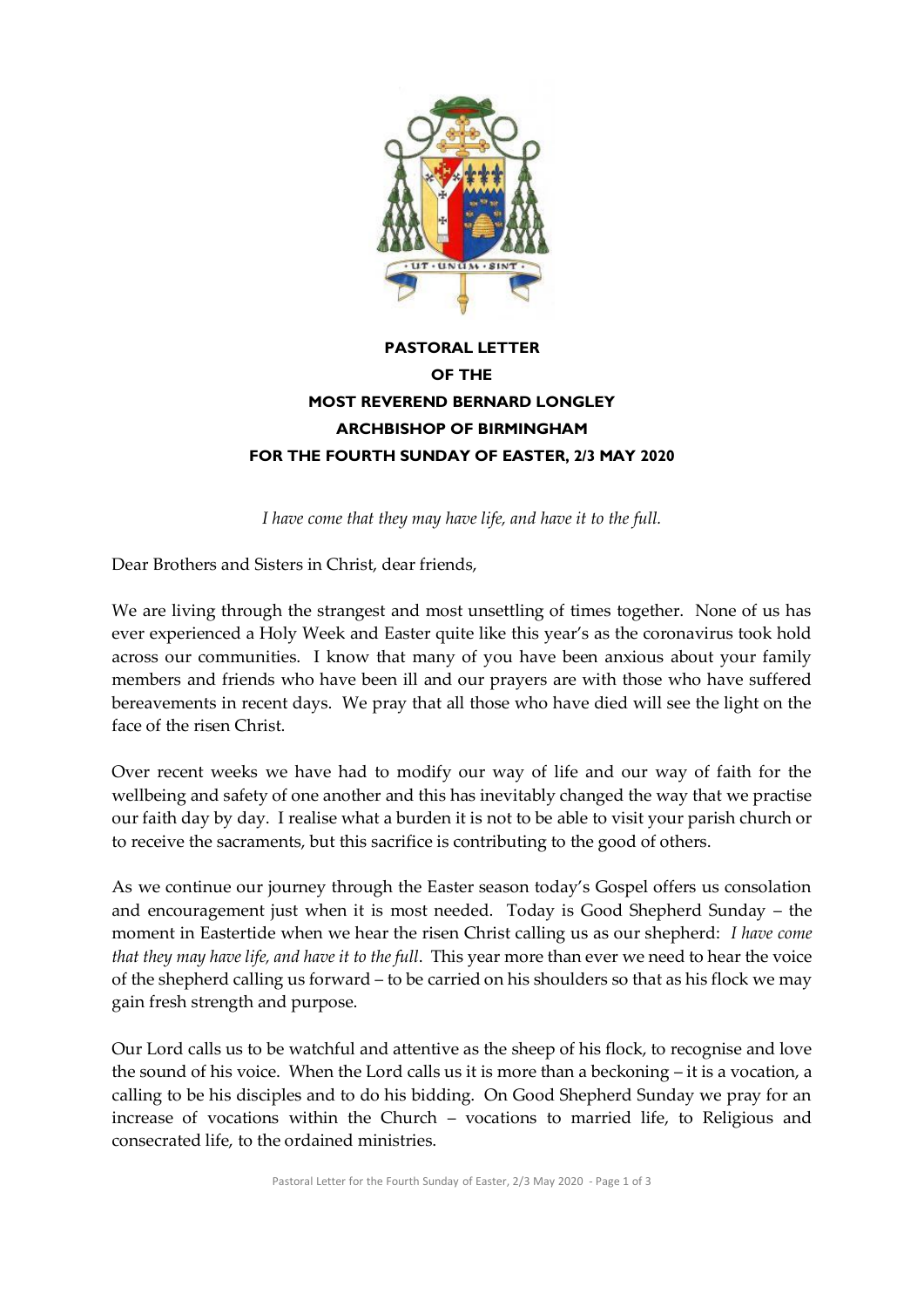I would ask you to pray especially today for those in formation for the Permanent Diaconate and for the Priesthood. It will be a great blessing this year to ordain three of those who are currently in formation as Permanent Deacons and I know how much they will bring to the parish and chaplaincy communities they are looking forward to serving.

This summer we shall welcome our three newly-ordained priests at the conclusion of their studies and formation in Rome. I am also looking forward to ordaining four of our eleven current seminarians as priests. During the coronavirus pandemic all our seminarians have been stationed in parishes across the Archdiocese. I thank the clergy and the parishioners who have kindly made them so welcome during this unexpected pastoral placement. I also thank all the seminary staff who have continued to support them in their formation.

Priests and deacons witness and work in close collaboration with all the lay faithful, recognising and grateful for the wide range of charisms they have received from the Holy Spirit. The Church's life is enriched by the different vocations that come from the Good Shepherd. We have all been touched over recent weeks by the dedicated work of doctors, nurses and care-workers and I am grateful for the healthcare chaplains and volunteers who support them.

I am also grateful to those whose vocation finds its fulfilment in education. Thanks to our teachers and governing bodies, very many of our Catholic Schools have remained open, providing a vital local service for children and their families through their outreach work and care. Children and staff have been making food parcels and seeing them delivered to families and foodbanks. Some schools have been making PPE equipment for local hospitals and NHS workers or delivering hand-painted cards to lonely parishioners.

There are others whose vocation from the Good Shepherd lies in social outreach, making the Church's social teaching alive and active in our local communities. Father Hudson's Care supports the work of several agencies across the Archdiocese, making a real difference to those in need during the current pandemic.

In Birmingham Tabor House usually provides emergency night-shelter for those who have been sleeping rough on the streets of the city. It is currently helping the City Council to staff a crisis centre in a central hotel providing accommodation for over fifty people. In Smethwick the Brushstrokes centre has remained open, thanks to staff and volunteers. Last week it provided food for over two hundred destitute people, either delivered to their homes or safely collected from the centre. You will know of other good examples in your own neighbourhood.

In these difficult days I recognise the wonderful and courageous witness of those who work in our Care Homes and I ask your prayers for the six Catholic Care Homes in the Archdiocese. They have come face to face with the coronavirus and they have offered the consoling touch of the Good Shepherd to those who are sick and recovering, as well as those on their final journey to the Lord.